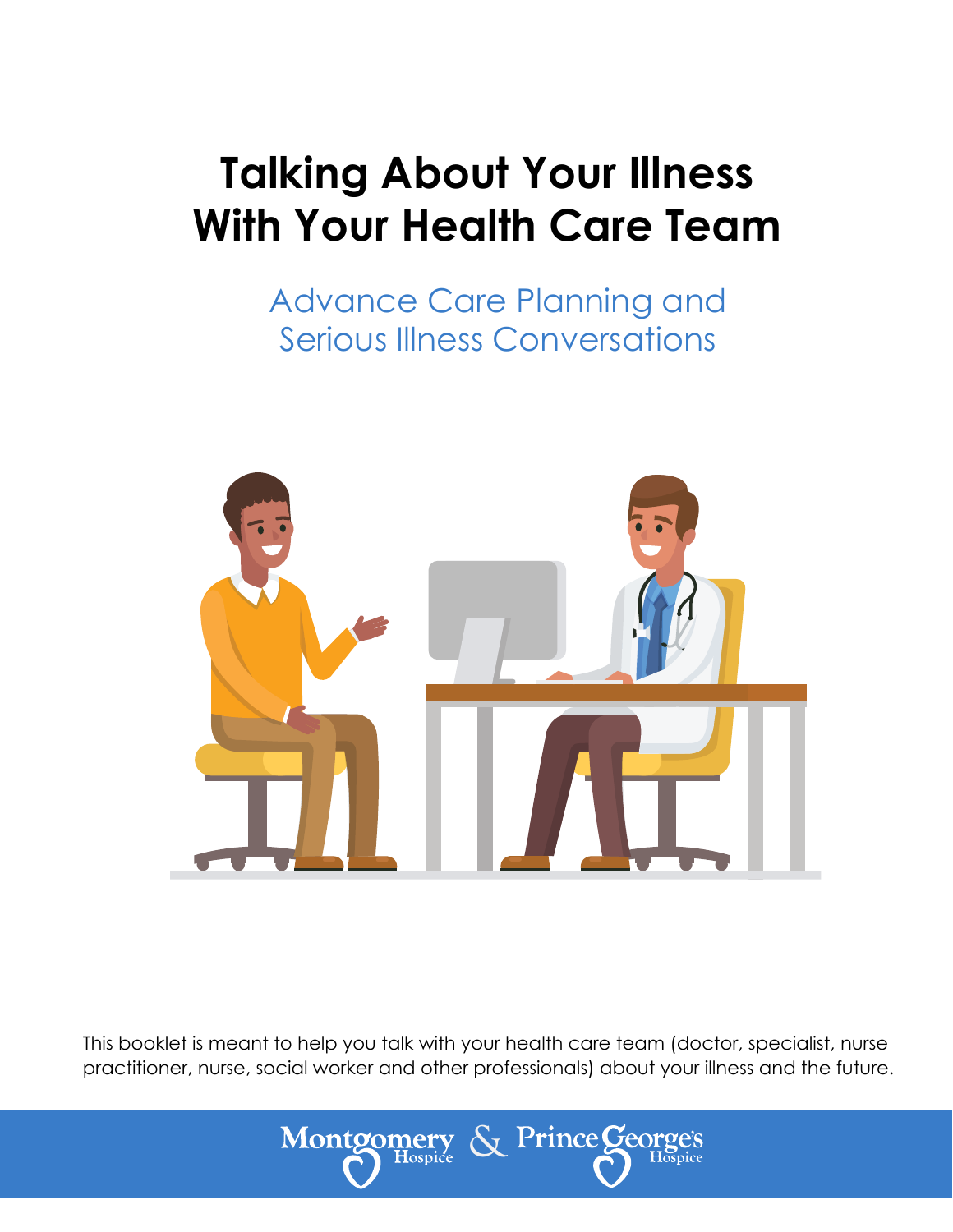Talking about your illness with your health care team will help them understand what is important to you. It will also help them support you and your decisions.

You can use the words in this guide, or use your own words – whatever is easier for you.

# **Start the conversation with your health care team**

*I've heard about the importance of planning ahead and being prepared if I become sick.*

*I've heard about different forms, I need help understanding all of it.* 

*I've thought about what matters most to me.*

*I need some help talking with my family and friends about my health.* 

## **Check in with your health care team**

## **Understanding**

*I want to know about my illness and what is likely to be ahead.* 

*Would you share with me what you think is going on with my health and what may happen in the future?* 

*Will this become life threatening?* 

*What treatments may be offered to me in 1 year or two years? Will I need life support or life-prolonging treatments?*

## **Information**

*What information can you give me to help me make decisions about my future?* 

*Which of my health conditions are easily treatable? Which are not?*

*How might the proposed treatments improve or worsen my daily life as* 

*I know it now? Will the proposed treatments require time in hospital?* 

*Or can I get those at home?*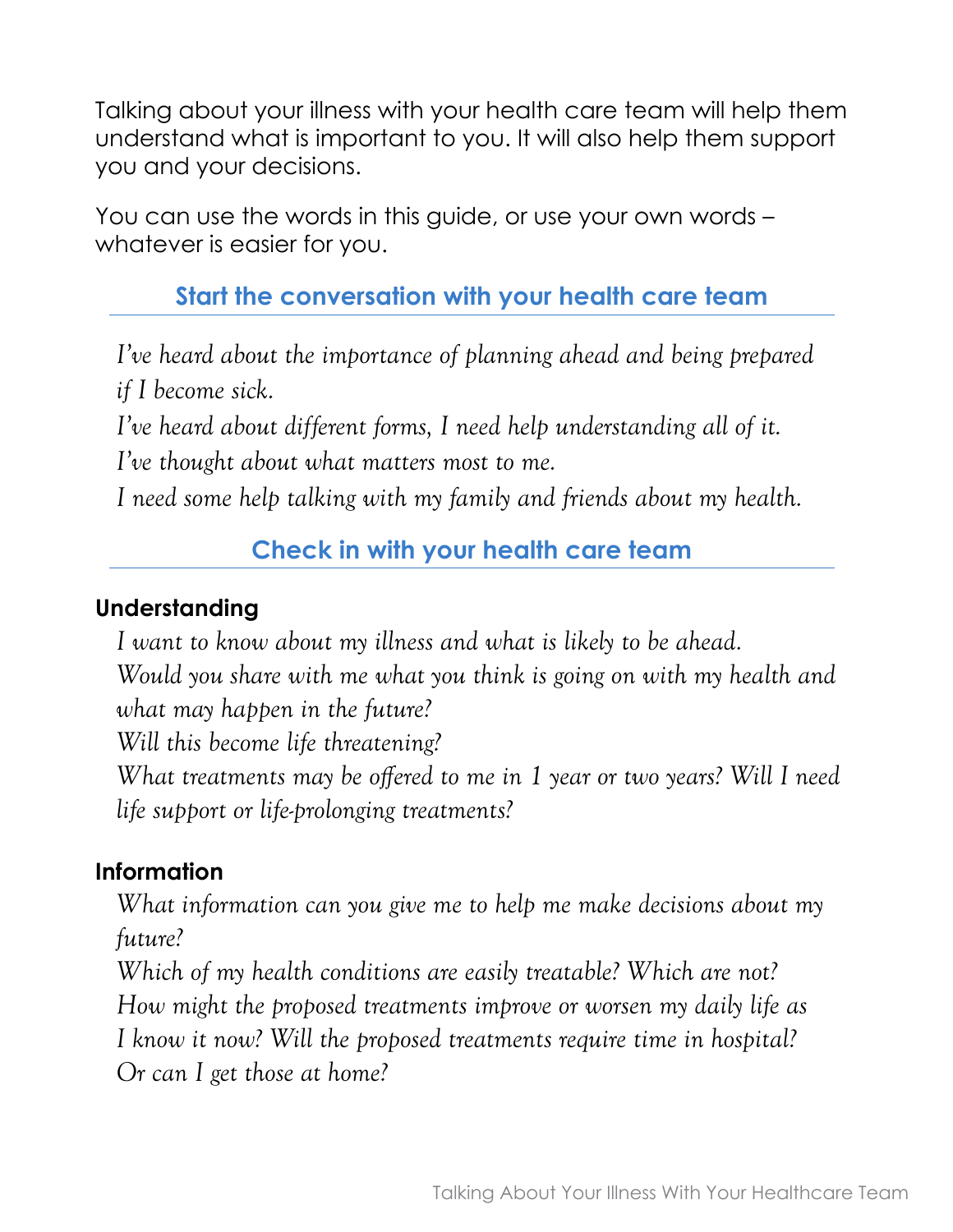*I'd like to now share with you how I make decisions and who I want involved. When my health gets worse, these main topics describe my thoughts and feelings about the care I would want.*

## **Goals and wishes**

*When my health worsens, the goals that are most important to me are:*

Examples: Meeting my new grandchild, celebrating my next birthday, finishing up a project, getting in touch with friends and family, having a good quality of life rather than prolonging it.

#### **Fears and worries**

*My biggest fears and worries about my future with this illness are:*

Examples: Not being able to make decisions for myself, having to ask others for help with basic needs, not being able to breathe, needing to live in care, having memory problems.

#### **Abilities**

*I can't imagine not being able to do certain things…these are:*

Examples: Not being able to recognize or interact with people, not being able to care for myself, not being able to get outside or travel.

## **Tough choices**

*If my health continues to get worse, I know that we may have to choose between treatments that are hard to go through but may give me more time - quality of life vs prolonging life.*

Examples: having a feeding tube, being on a breathing machine, more chemotherapy; Some treatments may mean I'm in the hospital a long time when I want to be home, others that I may need to live in a care home, etc.

*Here's what I think about those choices…*